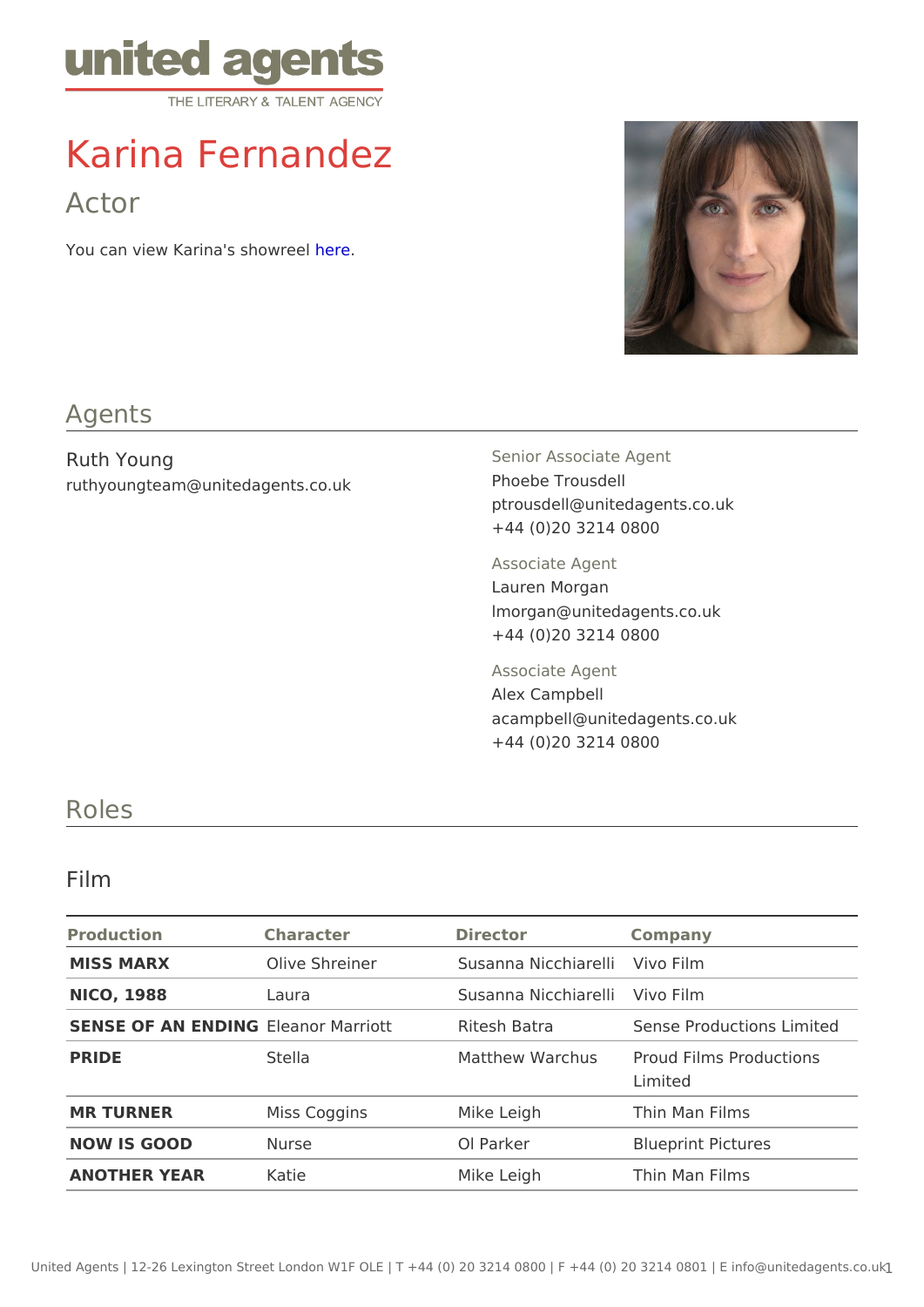| <b>Production</b>     | <b>Character</b>          | <b>Director</b>    | Company                |
|-----------------------|---------------------------|--------------------|------------------------|
| <b>HAPPY GO LUCKY</b> | Flamenco Dance<br>Teacher | Mike Leigh         | Thin Man Films         |
| <b>GABRIEL</b>        | Maria                     | Garvan McGrath     |                        |
| <b>THE RETURN</b>     | Natasha                   | Despina Castelli   |                        |
| <b>DAPHNE</b>         | <b>Beth</b>               | Peter Mackie Burns | Daphne Productions Ltd |

### Television

| <b>Production</b>                           | <b>Character</b> | <b>Director</b>       | <b>Company</b>                       |
|---------------------------------------------|------------------|-----------------------|--------------------------------------|
| THE THIEF, HIS WIFE AND THE<br><b>CANEO</b> | Nicola Finnerty  | <b>Richard Laxton</b> | <b>ITV</b>                           |
| <b>KILLING EVE S3</b>                       | Sharon           | Various               | <b>BBC</b>                           |
| <b>TRYING</b>                               | Claudette        | Jim O'Hanlon          | <b>BBC</b>                           |
| <b>HOLBY CITY</b>                           | Casey McGee      | Various               | <b>BBC</b>                           |
| <b>QUICK CUTS</b>                           | Sophie           | Natalie Bailey        | Catherine Bailey Ltd                 |
| <b>A TOUCH OF CLOTH (Series 2)</b>          | Studio Director  | Jim O'Hanlon          | Zeppotron                            |
| A YOUNG DOCTOR'S NOTEBOOK                   |                  | Alex Hardcastle       | <b>Big Talk Productions</b><br>Ltd   |
| THE BLIND MAN OF SEVILLE                    | Marta Jimenez    | <b>Pete Travis</b>    | Mammoth Screen Ltd                   |
| MY SO CALLED LIFE SENTENCE                  | Joan             | Dewi Humphreys        | BBC <sub>2</sub>                     |
| <b>TWENTY TWELVE</b>                        | Interpreter      | John Morton           | BBC <sub>4</sub>                     |
| <b>MY FAMILY</b>                            |                  | Ed Bye                | DLT for BBC 1                        |
| <b>HAPPY BIRTHDAY</b><br><b>SHAKESPEARE</b> |                  | <b>Nick Hurren</b>    | <b>BBC Television</b>                |
| <b>MARRIED, SINGLE, OTHER</b>               | Louisa           |                       | Left Bank Pictures for<br><b>ITV</b> |
| <b>THE FORSYTHE SAGA</b>                    | <b>Nuria</b>     | David Moore           | Granada Television                   |

# Stage

| <b>Production</b>                    | <b>Character</b>                   | <b>Director</b> | <b>Company</b>                                            |
|--------------------------------------|------------------------------------|-----------------|-----------------------------------------------------------|
| <b>FANNY AND</b><br><b>ALEXANDER</b> | Lydia Ekdahl/Justina               | Max Webster     | Old Vic                                                   |
| <b>SHRAPNEL</b>                      | Samira/Columnist/Reporter/Narrator |                 | Mehmet Ergen Arcola Theatre<br><b>Production Company</b>  |
| <b>THE HACKNEY</b><br><b>VALPONE</b> | Valtore/Nano                       | Anna Jones      | Nylon Projects                                            |
| <b>GIBRALTAR</b>                     |                                    |                 | Robert Carson Arcola Theatre<br><b>Production Company</b> |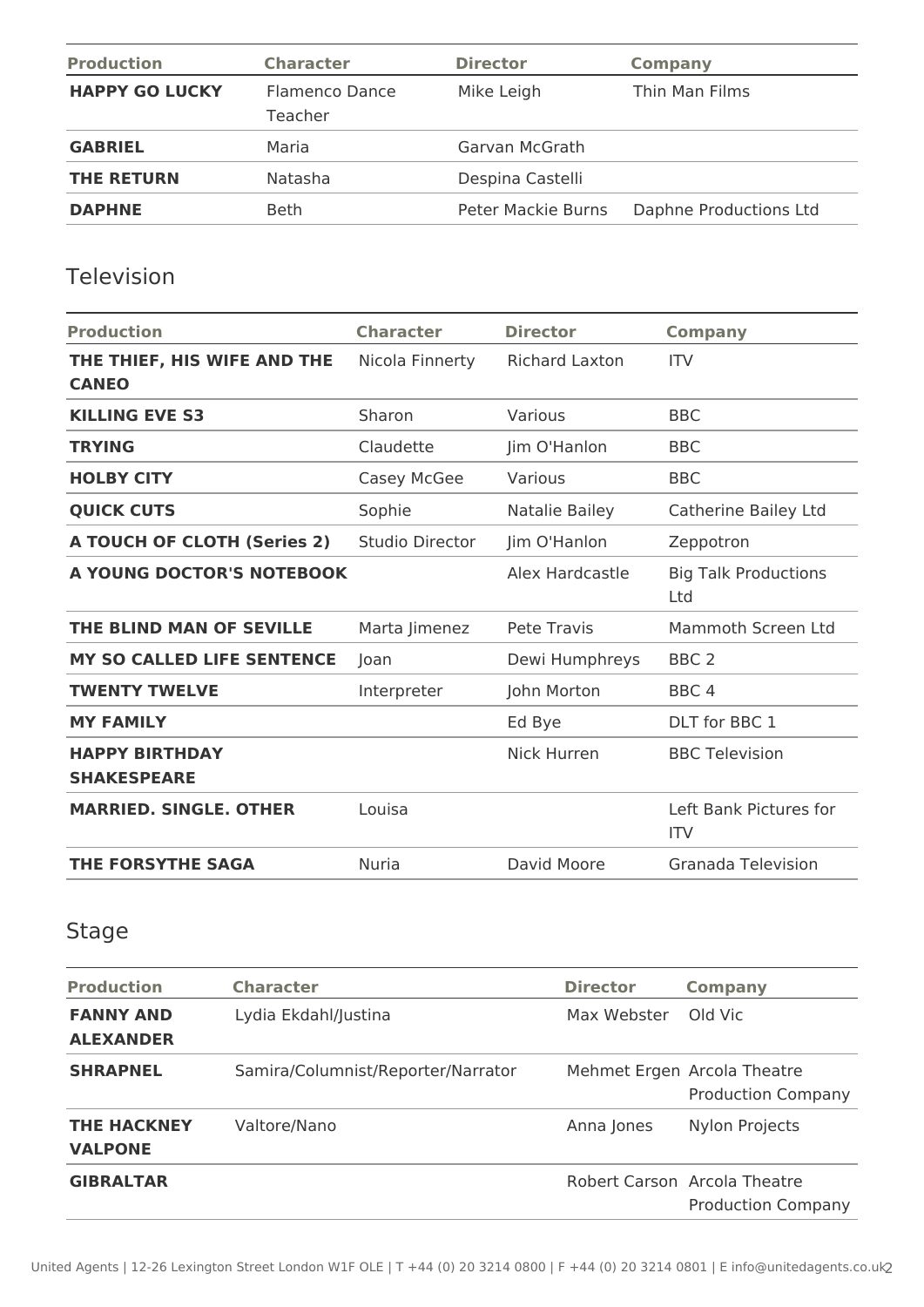| <b>Production</b>                                          | <b>Character</b>              | <b>Director</b>             | <b>Company</b>                                           |
|------------------------------------------------------------|-------------------------------|-----------------------------|----------------------------------------------------------|
| <b>MARE RIDER</b>                                          | Selma                         |                             | Mehmet Ergan Arcola Theatre                              |
| <b>THERE IS A WAR</b><br>/ EDGAR AND<br><b>ANNABEL</b>     | Katie / Tara                  | Lyndsey<br>Turner           | <b>National Theatre</b>                                  |
| <b>BITES</b>                                               | Angelica / Mo / God's PA      | Lisa Goldman                | The Bush Theatre<br>and Mama Quillo                      |
| <b>BLUE HEART</b>                                          | Young Australian Woman        | Max Stafford-<br>Clark      | Out of Joint / Royal<br><b>Court Theatre</b>             |
| <b>CAHOOT'S</b><br><b>MACBETH</b>                          | 1st With, Murderer, Messenger | <b>Becky Mills</b>          | King's Head Theatre                                      |
| <b>COOL WATER</b><br><b>MURDER</b>                         | Lisa                          | John Ginman                 | Coventry Belgrade<br>Theatre                             |
| <b>CROCODILE</b><br><b>SEEKING REFUGE</b>                  | Marie-Elena                   | Ariella Eshed               | Lyric Hammersmith<br>and Ice and Fire                    |
| <b>DEALING WITH</b><br><b>CLAIRE</b>                       | Anna                          | Guy Retallack Union Theatre |                                                          |
| <b>HAMLET</b>                                              | Ophelia                       | Stephen<br>Jameson          | Wild Thyme                                               |
| <b>MACBETH</b>                                             | Lady Mcduff / First Witch     | Kath Rogers                 | <b>Bristol Old Vic</b>                                   |
| <b>MRS PAT</b>                                             | Sarah Bernhardt               | Sun<br>Dunderdale           | York Theatre Royal                                       |
| <b>PASSION</b>                                             | Hanna                         | Malcolm<br>Sutherland       | Chelsea Theatre                                          |
| <b>ROMEO &amp; JULIET</b>                                  | Juliet                        | Guy Retallack UK Tour       |                                                          |
| <b>SHOPPING AND</b><br>F***ING                             | Lulu                          | Max Stafford-<br>Clark      | Out of Joint / $G \& J$<br>Prods                         |
| <b>THE BOY WHO</b><br><b>LEFT HOME</b>                     | Leah                          | Nick Philippou ATC          |                                                          |
| <b>THE CONVICT'S</b><br><b>OPERA</b>                       | Diana Trapes / Phebe          | Max Stafford-<br>Clark      | Out of Joint and the<br><b>Sydney Theatre</b><br>Company |
| <b>TRIPS</b>                                               | <b>Nik</b>                    |                             | Jeremy Raison Birmingham Rep                             |
| <b>WEDDING DAY</b><br><b>AT THE CRO-</b><br><b>MAGNONS</b> | Souhayla                      | Patricia<br><b>Benecke</b>  | Soho Theatre                                             |
| <b>WOODY ALLEN'S</b><br><b>MURDER</b><br><b>MYSTERIES</b>  | Lucy                          | Janey Clarke                | Croydon Warehouse                                        |